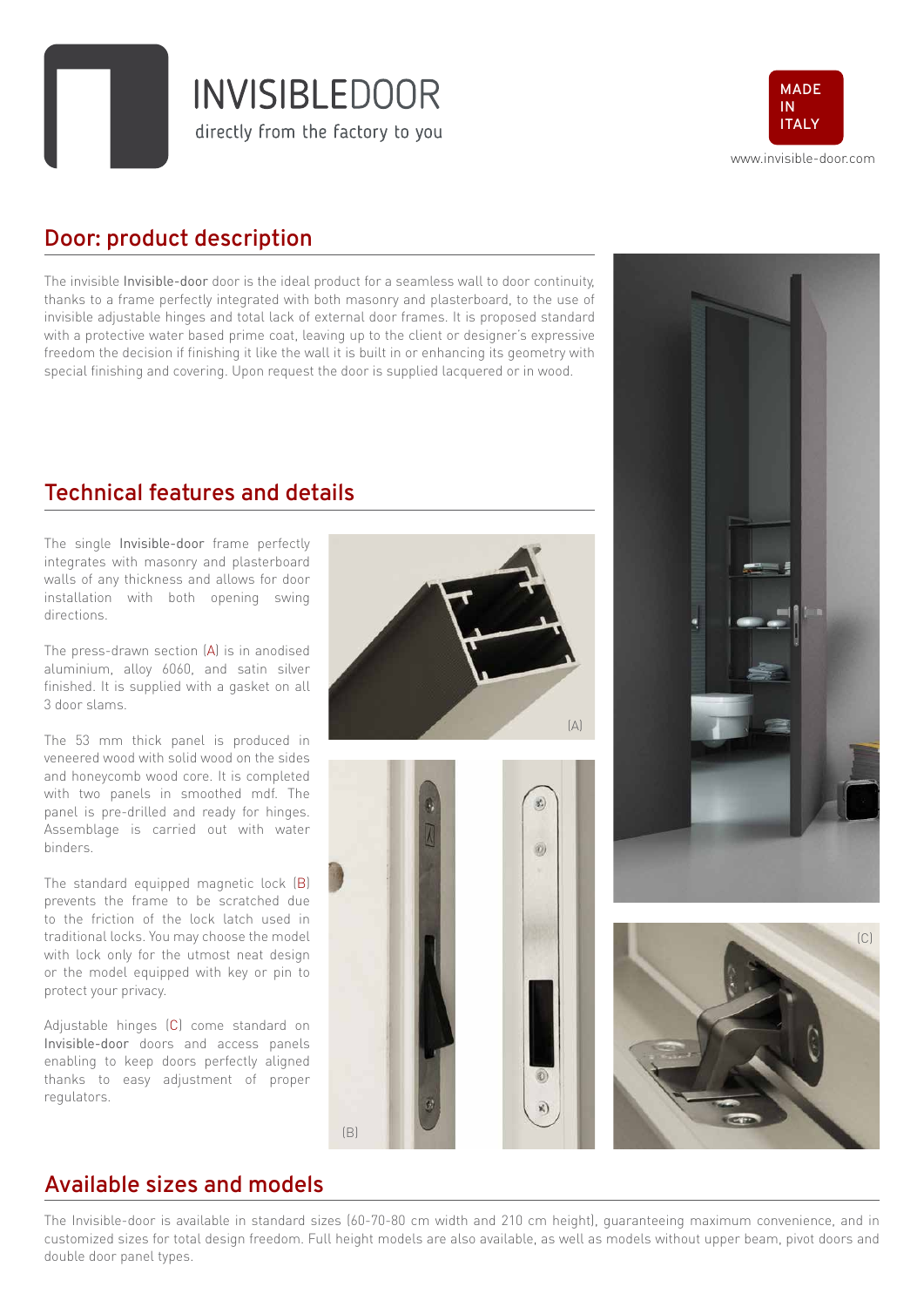



# **Door: door panel and frame dimensions**



Maximum outer frame overall sizes (wall opening needed) are **+10 cm** in width and **+5 cm** in height, with respect to the door sizes that defines the net door dimensions.

Ex: if you choose a door for an opening of **80 x 210 cm** the maximum overall dimensions of the frame will be **90 x 215 cm**.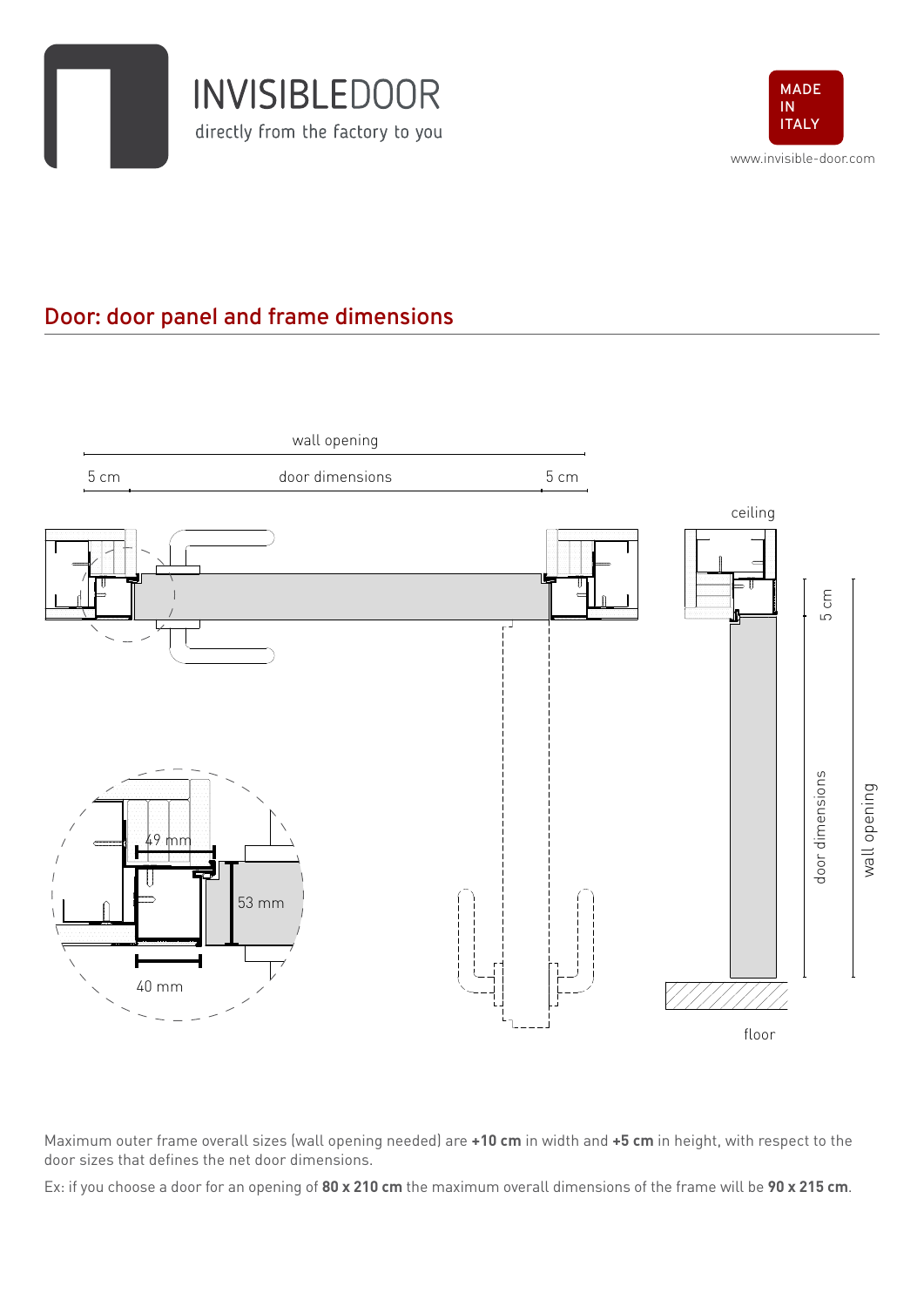



# **Door: exploded view of the door leaf**



\* The aluminium tubular frame guarantees perfect flatness to large-sized doors and it is installed only on off measure panels **of a width exceeding 85 cm and/or height exceeding 225 cm.**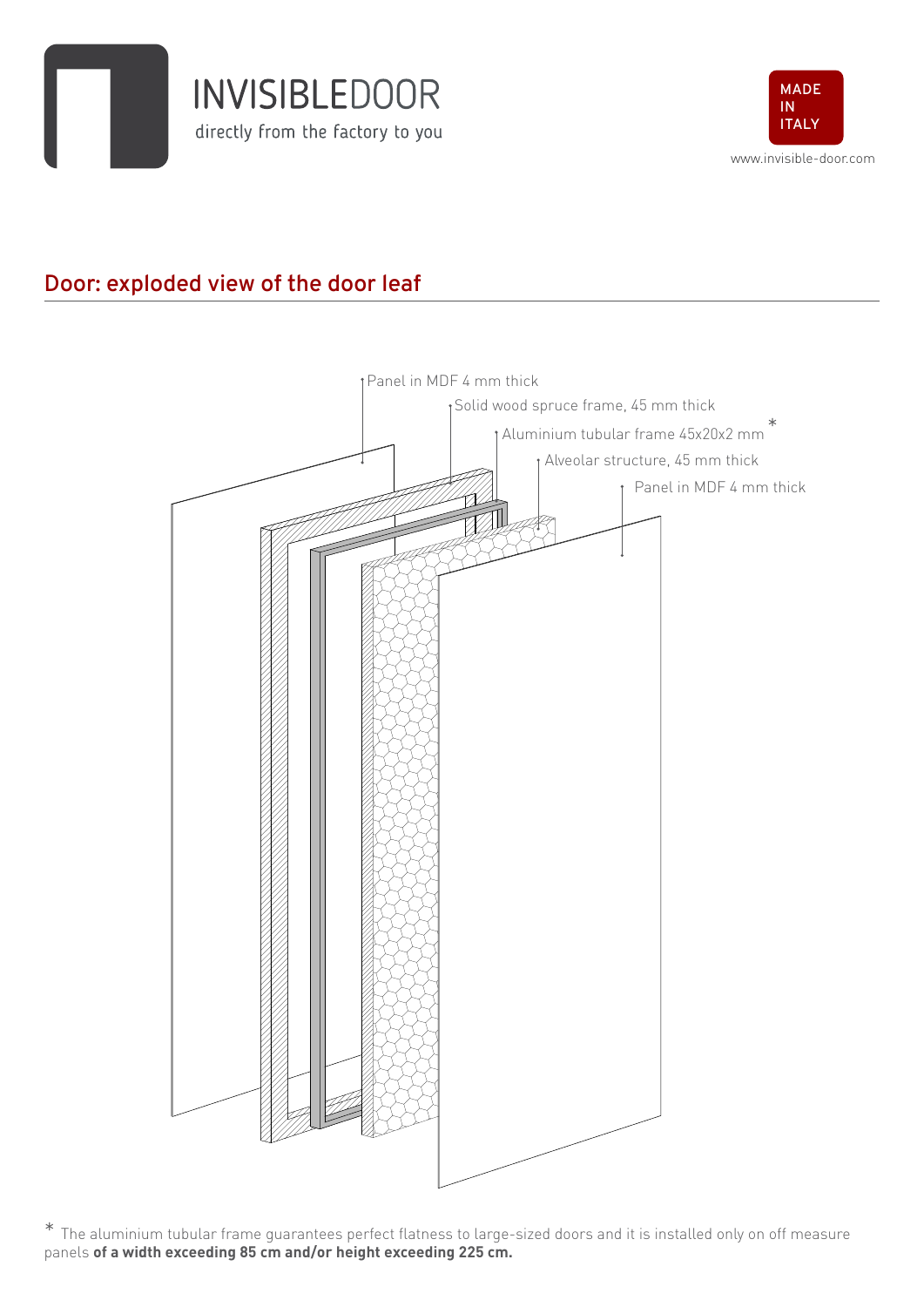



# **Door: Installation instructions - plasterboard**



· Insert the frame "A" in the wall space so that the plasterboard sheet is aligned with the outer side of the frame.

- · Before fixing it, check the perfect flatness of the frame using the plumb line.
- · Fix the frame with the clamping brackets "B" already placed taking care that the frame is flat and plumbed. N.B.: On the internal side make sure that the aluminium profile overlaps the plasterboard (detail "C").
- · Place carefully the gauze and the filler on the attachments between the plasterboard and the aluminium frame.
- · Insert the door panel screwing the hinges to the holes on the frame.
- · Shim the door panel at the bottom in order to adjust the hinges without any weight bearing on them.



· Remove the wedge and install the handles provided.